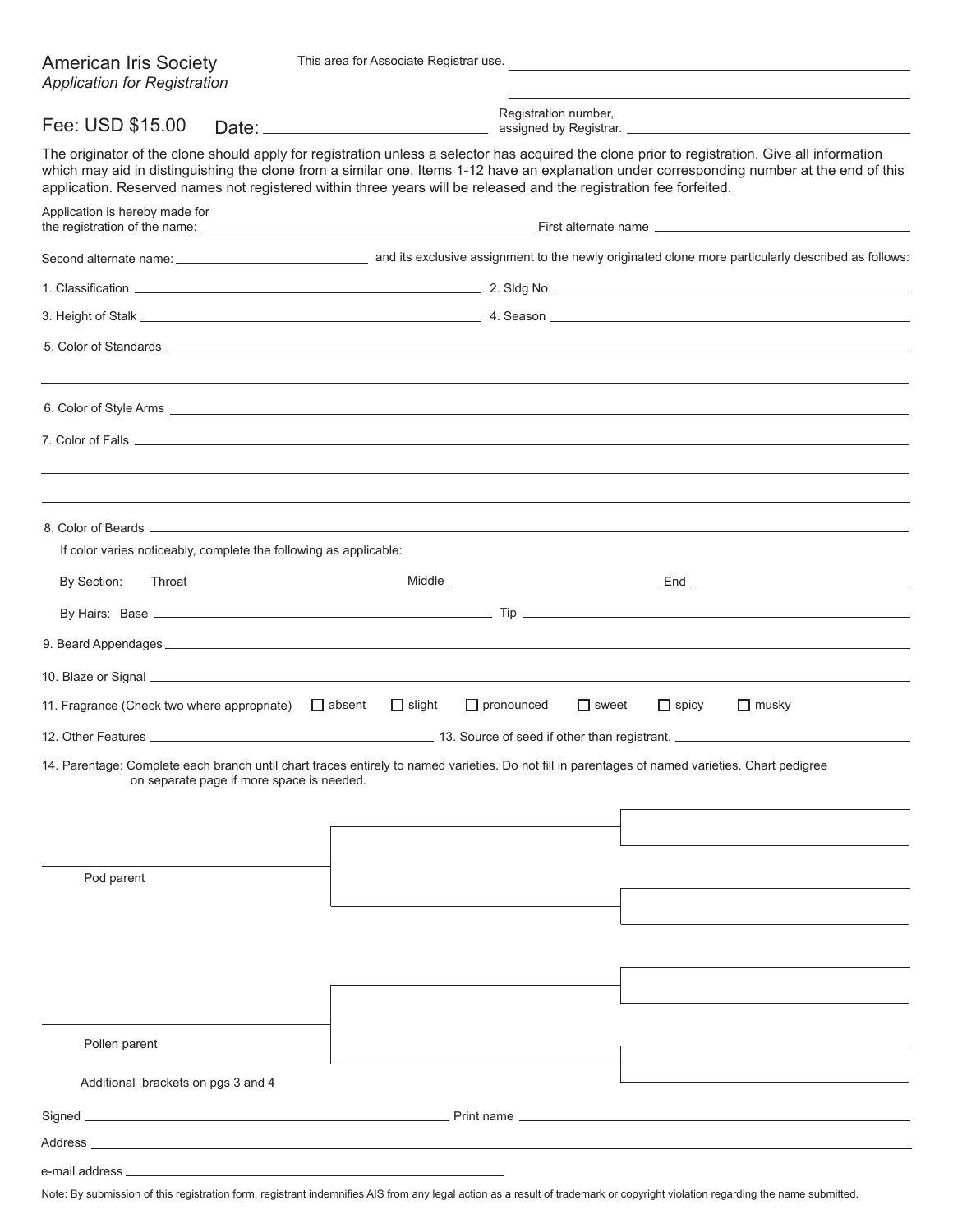- 1. Classification: MDB, SDB, IB, BB, MTB, AR, AB (indicate fraction of aril content), CA, JI, LA, SIB, SPU, TB, SPEC, SPEC-X. Refer to the latest Judges Handbook for overall characteristics of the various classes. Height of bearded irises should be stated so the iris will be placed in the proper class overall. MDB: up to and including 8" (20 cm) SDB: 8-16" inclusive (21-40 cm) IB and BB: 16-27.5" inclusive (41-70 cm) MTB: as per IB/BB, but class standards call for 24" (60 cm) limit TB: 27.5" (71 cm) or higher
- 2. If used; assignment of number in garden is optional.
- 4. Use E (early), M (midseason) or L (late) singly or in combination to indicate season relative to other varieties of the same class. Add V (very) and RE (remontant) as needed.
- 5. Use of R.H.S. Colour Chart is recommended, but codes from any standard color reference are acceptable (please cite reference used). Describe colors of background and markings (blaze, plicata, halo, etc.).
- 6. Color, plus form if distinctive.
- 7. See item 5.
- 8. Please be explicit. If color is relatively uniform, only one entry is necessary. If color varies from end to heart of flower, fill out "section" line; if color varies in layers from base of beard to tip of individual hairs, fill out "hairs" line. Use both lines where applicable.
- 9. Color and type (horn, spoon, flounce, etc.)
- 10. Color, size and shape as applicable.
- 11. Optional. Designation asks for both quantity and type of fragrance.
- 12. Include distinguishing features not covered elsewhere, such as ruffl ing, lace, variegated foliage. Japanese iris: note number of petals.

## HOW TO REGISTER AN IRIS

- 1. For all classes of irises EXCEPT bulbous irises, request registration application from Registrar-Recorder.
- 2. Remit registration fee payable to the American Iris Society – \$15.00 for each iris. The cost to register and transfer a name from a previous registration is \$15.00.
- 3. Select a name which has not previously been used and submit it for approval when requesting application. Refer to ten year Check Lists (1939, 1949, etc.) and annual registration supplements issued after the latest Check List . (Please also submit alternate names.) A name is not registered until the registration application has been filed and a certificate of registration returned to you.
- 4. Names should follow the rules established by the International Code of Nomenclature for Cultivated Plants. The following names will not be permitted:
- a) Names of living persons without their written consent, or names of recently deceased (within past ten years) persons without permission of next of kin or other authority.
- b) A person's name including the following forms of

address or equivalent in another language: Mr., Mrs., Miss, Ms.

- c) Names including symbols, numerals, non-essential punctuation, or abbreviations.
- d) Names beginning with the articles "a" or "the" or their equivalent in other languages unless required by linguistic custom.
- e) Names in Latin or in latinized form.
- f) Slight variation of a previously registered name.
- g) Names in excess of four words, or thirty letters.
- h) Names containing the word "iris" or "fl ag" or the species name of any recognized species of Iris , or formed wholly by recombining parts of the parental species' names.
- i) Names containing the hybridizer's name in possessive form. (Green Pastures acceptable; Green's Pastures not.)
- j) Names which exaggerate or may become inaccurate (e.g. Heaviest Lace, Tallest Black), or which are composed solely of adjectives which could be construed as a simple description of a non-registered iris (e.g. Late Pink, Pale Blue, Ruffl ed).
- k) Names translated from the original language. (They should be transliterated as necessary instead.)
- 5. Previously registered names may be re-used if (a) the originally registered iris has not been introduced or distributed by name, (b) does not appear by name in parentage registrations, and (c) a release is obtained from the original registrant.
- 6. Names will not be released as obsolete unless no stock now exists, the iris was not listed as a parent in registrations and no previous re-issue has been done.

## INTRODUCTION

Introduction is the offering for sale to the public. Catalogs, printed lists, and advertisements in the American Iris Society Bulletin are acceptable means of introduction. Irises must be recorded as introduced before they become eligible for awards of the Society higher than High Commendation. It is the responsibility of the hybridizer to send by fi rst-class mail to the Registrar-Recorder a copy of the catalog, list advertisement or printed copy of website (and URL ) showing showing introduction.

## ABBREVIATIONS

AB Arilbred AR Aril BB Border Bearded CA Californicae F. Falls (sepals) IB Intermediate Bearded JI Japanese LA Louisiana MDB Miniature Dwarf Bearded MTB Miniature Tall Bearded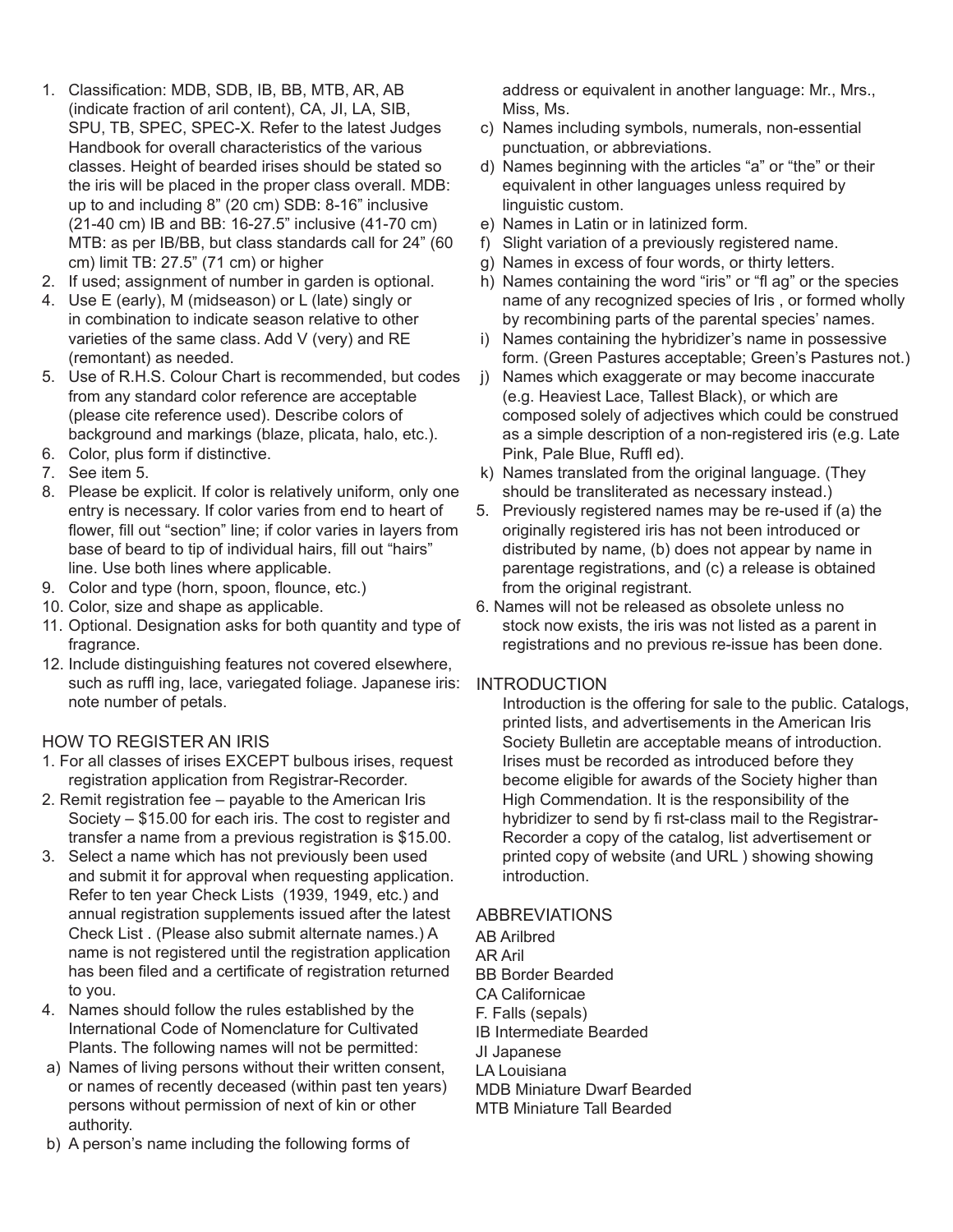